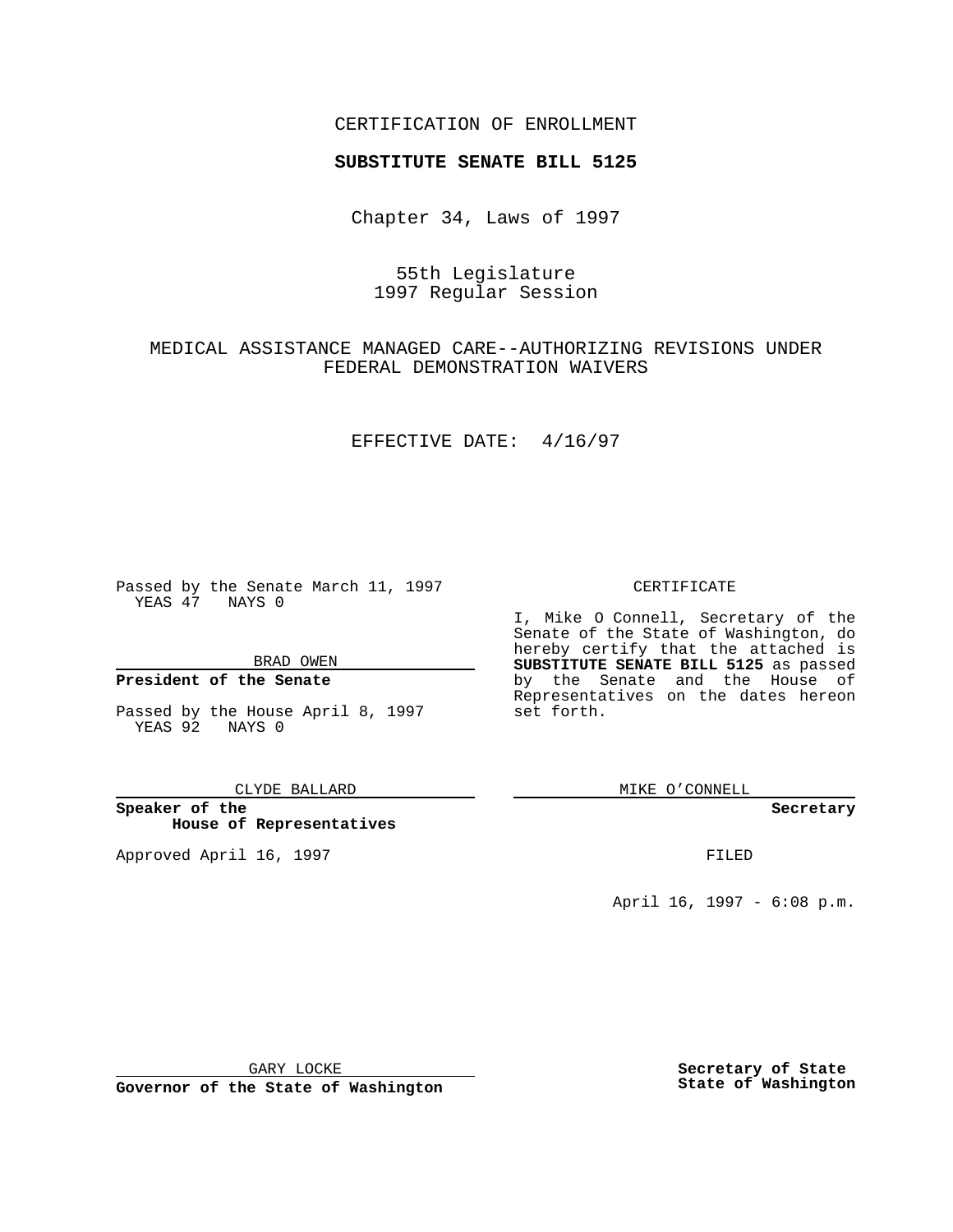## **SUBSTITUTE SENATE BILL 5125** \_\_\_\_\_\_\_\_\_\_\_\_\_\_\_\_\_\_\_\_\_\_\_\_\_\_\_\_\_\_\_\_\_\_\_\_\_\_\_\_\_\_\_\_\_\_\_

\_\_\_\_\_\_\_\_\_\_\_\_\_\_\_\_\_\_\_\_\_\_\_\_\_\_\_\_\_\_\_\_\_\_\_\_\_\_\_\_\_\_\_\_\_\_\_

Passed Legislature - 1997 Regular Session

### **State of Washington 55th Legislature 1997 Regular Session**

**By** Senate Committee on Health & Long-Term Care (originally sponsored by Senators Deccio, Wojahn and Winsley; by request of Department of Social and Health Services)

Read first time 03/03/97.

 AN ACT Relating to statutory authority to revise medical assistance managed care contracting under federal demonstration waivers granted under section 1115; amending RCW 74.09.522; repealing RCW 48.46.150; and declaring an emergency.

5 BE IT ENACTED BY THE LEGISLATURE OF THE STATE OF WASHINGTON:

6 **Sec. 1.** RCW 74.09.522 and 1989 c 260 s 2 are each amended to read 7 as follows:

 (1) For the purposes of this section, "managed health care system" means any health care organization, including health care providers, insurers, health care service contractors, health maintenance organizations, health insuring organizations, or any combination thereof, that provides directly or by contract health care services covered under RCW 74.09.520 and rendered by licensed providers, on a 14 prepaid capitated ((case management)) basis and that meets the requirements of section 1903(m)(1)(A) of Title XIX of the federal 16 social security act or federal demonstration waivers granted under section 1115(a) of Title XI of the federal social security act.

18 (2) ((No later than July 1, 1991,)) The department of social and 19 health services shall enter into agreements with managed health care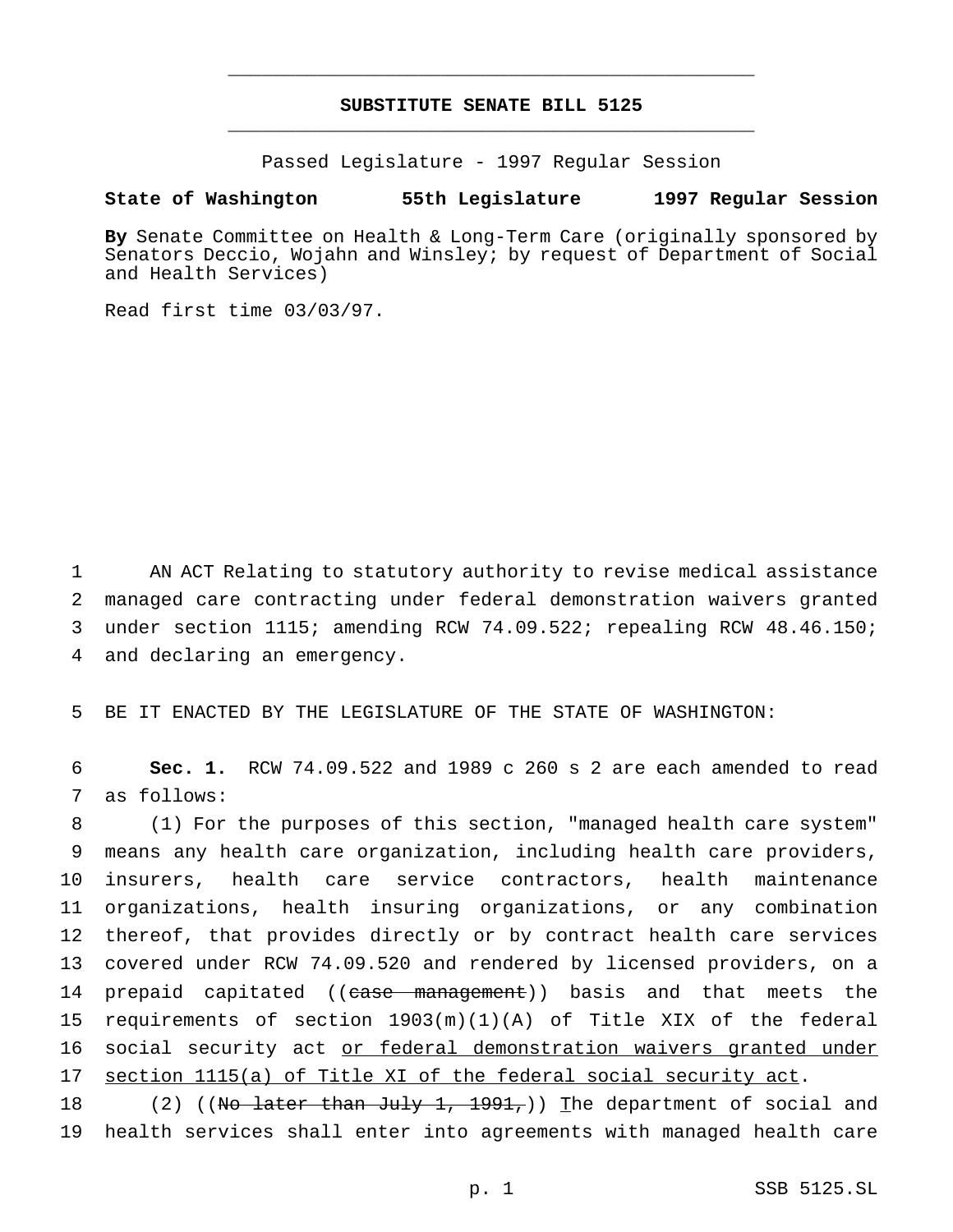systems to provide health care services to recipients of aid to families with dependent children under the following conditions:

 (a) Agreements shall be made for at least thirty thousand recipients state-wide;

 (b) Agreements in at least one county shall include enrollment of all recipients of aid to families with dependent children;

 (c) To the extent that this provision is consistent with section 8 1903(m) of Title XIX of the federal social security act or federal demonstration waivers granted under section 1115(a) of Title XI of the 10 federal social security act, recipients shall have a choice of systems in which to enroll and shall have the right to terminate their enrollment in a system: PROVIDED, That the department may limit recipient termination of enrollment without cause to the first month of 14 a period of enrollment, which period shall not exceed ((six)) twelve months: AND PROVIDED FURTHER, That the department shall not restrict 16 a recipient's right to terminate enrollment in a system for good cause 17 as established by the department by rule;

 (d) To the extent that this provision is consistent with section 1903(m) of Title XIX of the federal social security act, participating managed health care systems shall not enroll a disproportionate number of medical assistance recipients within the total numbers of persons 22 served by the managed health care systems, except ((that this subsection (d) shall not apply to entities described in subparagraph  $(B)$  of section  $1903(m)$ ) as authorized by the department under federal 25 demonstration waivers granted under section 1115(a) of Title ((XIX)) XI 26 of the federal social security act;

27 (e) ((Prior to negotiating with any managed health care system, the department shall estimate, on an actuarially sound basis, the expected 29 cost of providing the health care services expressed in terms of upper and lower limits, and recognizing variations in the cost of providing 31 the services through the various systems and in different project 32 areas.)) In negotiating with managed health care systems the department shall adopt a uniform procedure to negotiate and enter into contractual arrangements, including standards regarding the quality of services to be provided; and financial integrity of the responding system;

 (f) The department shall seek waivers from federal requirements as necessary to implement this chapter;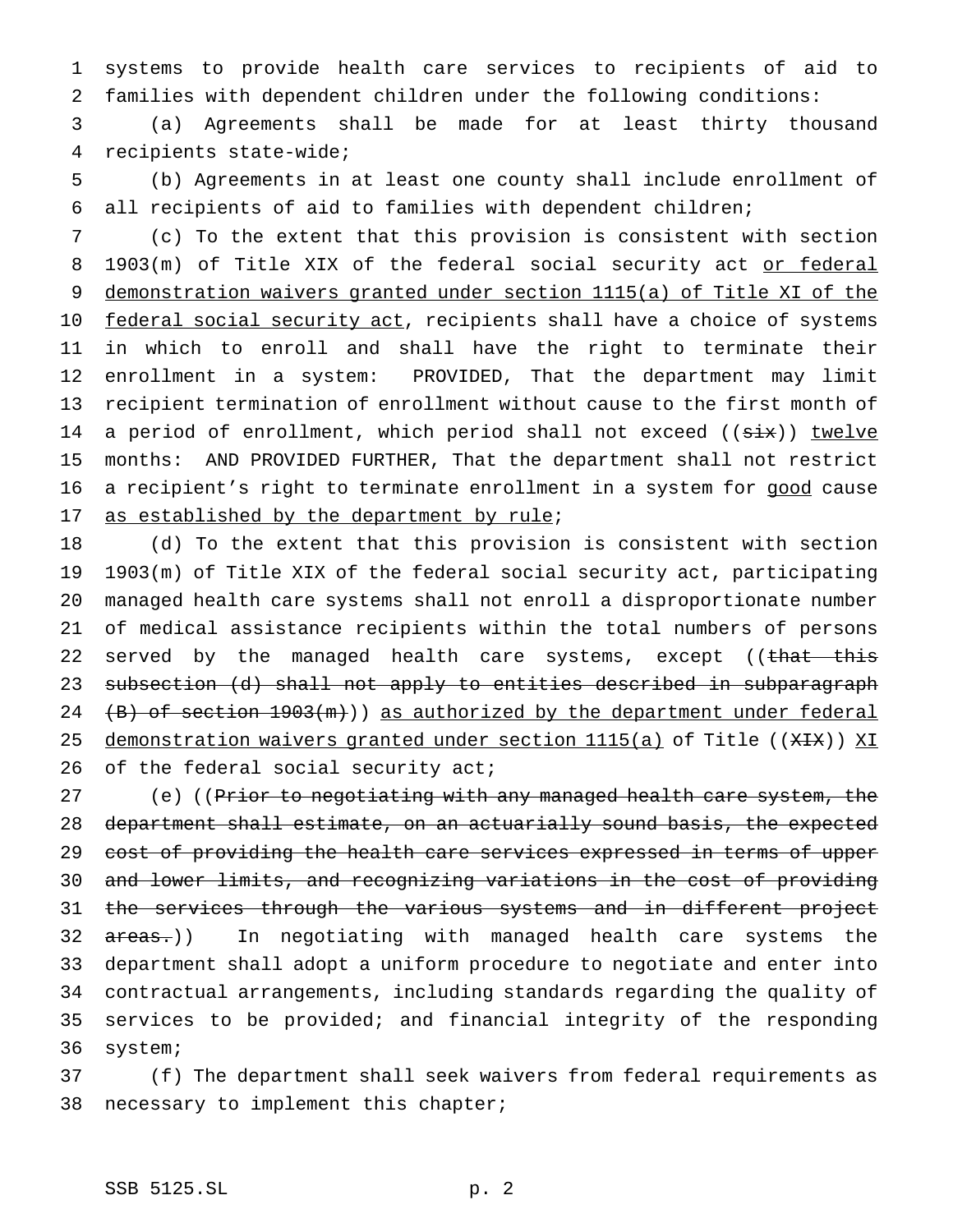(g) The department shall, wherever possible, enter into prepaid capitation contracts that include inpatient care. However, if this is not possible or feasible, the department may enter into prepaid capitation contracts that do not include inpatient care;

5 (h) The department shall define those circumstances under which a 6 managed health care system is responsible for ((out-of-system)) out-of-7 plan services and assure that recipients shall not be charged for such 8 services; and

9 (i) Nothing in this section prevents the department from entering 10 into similar agreements for other groups of people eligible to receive 11 services under this chapter ((74.09 RCW)).

12 (3) ((The department shall seek to obtain a large number of 13 contracts with providers of health services to medicaid recipients.)) 14 The department shall ensure that publicly supported community health 15 centers and providers in rural areas, who show serious intent and 16 apparent capability to participate ((in the project)) as managed health 17 care systems are seriously considered as ((providers in the project)) 18 contractors. The department shall coordinate ((these projects with the 19 plans developed)) its managed care activities with activities under 20 chapter 70.47 RCW.

 (4) The department shall work jointly with the state of Oregon and other states in this geographical region in order to develop recommendations to be presented to the appropriate federal agencies and the United States congress for improving health care of the poor, while controlling related costs.

26 (5) The legislature finds that competition in the managed health 27 care marketplace is enhanced, in the long term, by the existence of a 28 large number of managed health care system options for medicaid 29 clients. In a managed care delivery system, whose goal is to focus on 30 prevention, primary care, and improved enrollee health status, 31 continuity in care relationships is of substantial importance, and 32 disruption to clients and health care providers should be minimized. 33 To help ensure these goals are met, the following principles shall 34 guide the department in its healthy options managed health care 35 purchasing efforts:

36 (a) All managed health care systems should have an opportunity to 37 contract with the department to the extent that minimum contracting 38 requirements defined by the department are met, at payment rates that 39 enable the department to operate as far below appropriated spending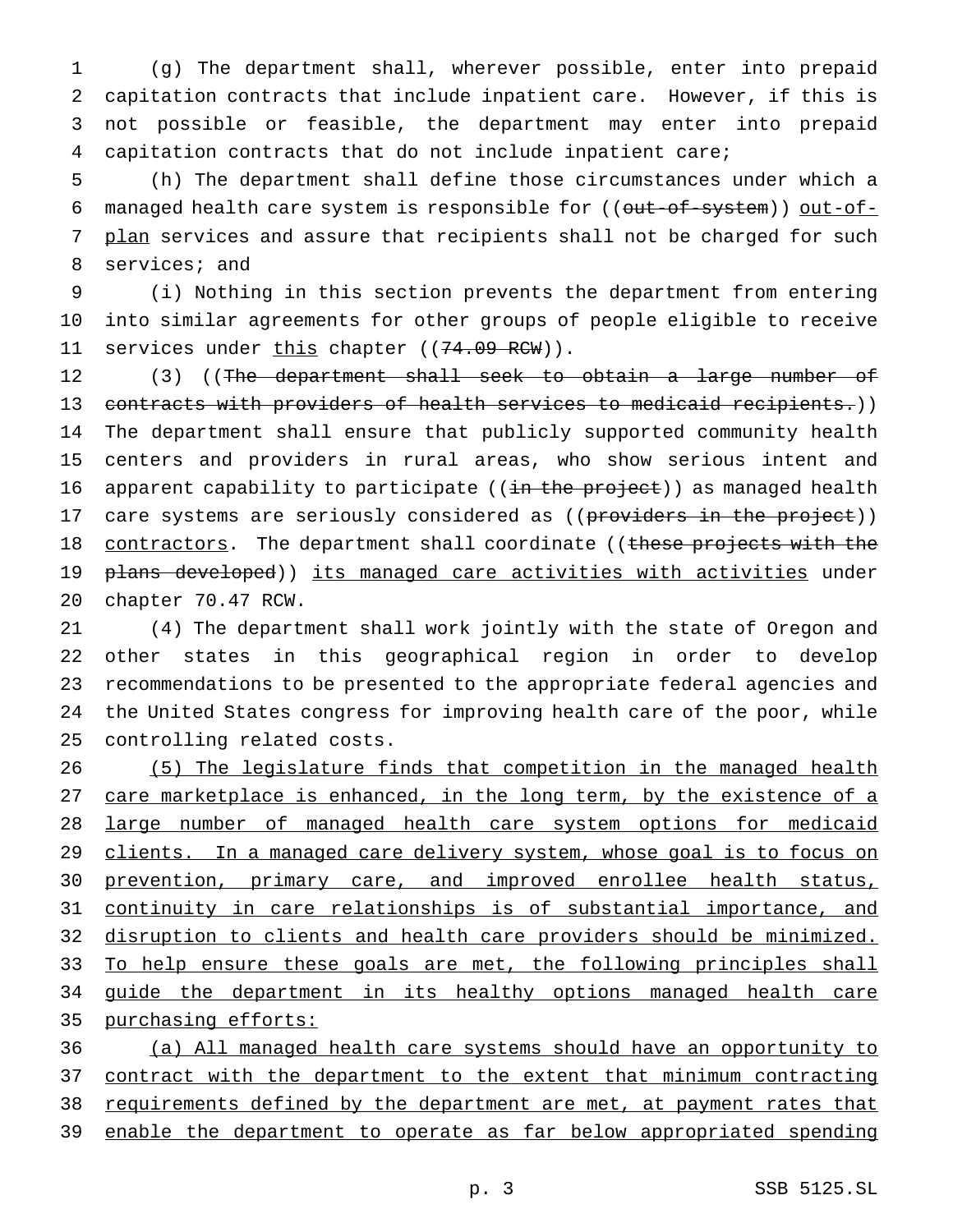levels as possible, consistent with the principles established in this section. (b) Managed health care systems should compete for the award of contracts and assignment of medicaid beneficiaries who do not voluntarily select a contracting system, based upon: (i) Demonstrated commitment to or experience in serving low-income populations; 8 (ii) Quality of services provided to enrollees; (iii) Accessibility, including appropriate utilization, of services 10 offered to enrollees; (iv) Demonstrated capability to perform contracted services, 12 including ability to supply an adequate provider network; 13 (v) Payment rates; and (vi) The ability to meet other specifically defined contract 15 requirements established by the department, including consideration of past and current performance and participation in other state or 17 federal health programs as a contractor. (c) Consideration should be given to using multiple year contracting periods. (d) Quality, accessibility, and demonstrated commitment to serving low-income populations shall be given significant weight in the contracting, evaluation, and assignment process. (e) All contractors that are regulated health carriers must meet state minimum net worth requirements as defined in applicable state laws. The department shall adopt rules establishing the minimum net worth requirements for contractors that are not regulated health 27 carriers. This subsection does not limit the authority of the department to take action under a contract upon finding that a 29 contractor's financial status seriously jeopardizes the contractor's ability to meet its contract obligations. (f) Procedures for resolution of disputes between the department and contract bidders or the department and contracting carriers related to the award of, or failure to award, a managed care contract must be 34 clearly set out in the procurement document. In designing such procedures, the department shall give strong consideration to the negotiation and dispute resolution processes used by the Washington 37 state health care authority in its managed health care contracting activities.